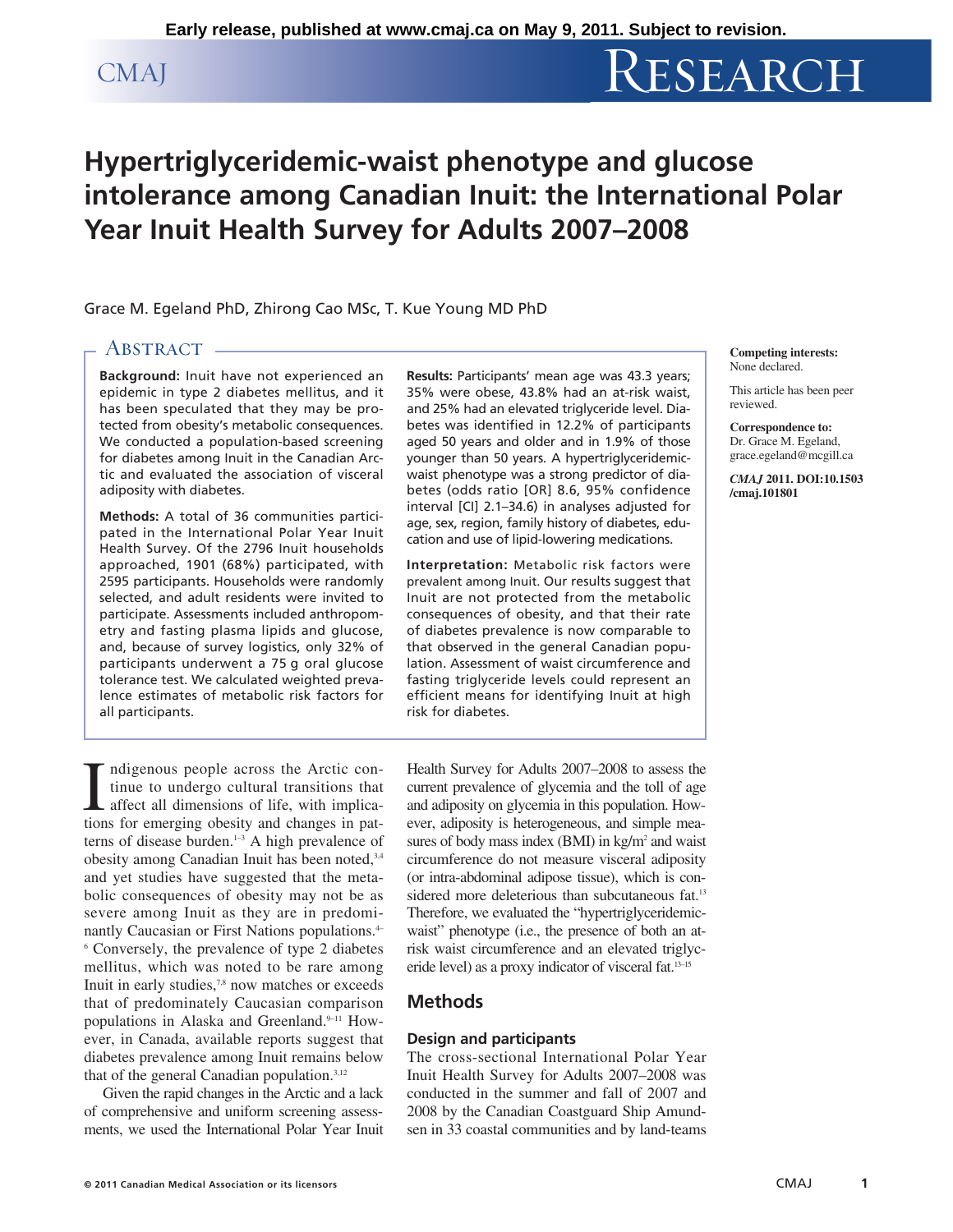in 3 noncoastal communities. All communities in Inuvialuit Settlement Region, Northwest Territories, in Nunavut and in Nunatsiavut, Northern Labrador, were included (Appendix 1, available at www.cmaj.ca/cgi/content/full/cmaj.101801 /DC1).

The survey randomly selected households from each community and recruited people from within each household by inviting adults aged 18 years or older to participate. A total of 2796 Inuit households were approached, and 1901 households (68%) participated, with a total of 2595 participants. The median number of participants per community was 54 participants (25th percentile =  $42$ , 75th percentile =  $102$ ).

The survey was developed through participatory processes<sup>16</sup> (www.inuithealthsurvey.ca). An ethics certificate from the McGill University Faculty of Medicine Institutional Review Board and territorial research licenses were obtained.

#### **Assessments**

Trained interviewers who were bilingual in English and Inuit dialects administered questionnaires to collect data on household composition, diet, use of alcohol and tobacco, physical activity, and mental health and well-being. Nurses obtained medical histories and information on current medication use, took anthropometric measures, collected fasting venous blood samples from participants and administered a twohour 75 g oral glucose tolerance test to a subgroup of participants.

Study participants who received the oral glucose tolerance test  $(n = 831 \, [32\%])$  comprised those who, owing to survey logistics, were examined in the morning. Those who reported taking medication for diabetes or who had an elevated fasting capillary glucose level  $(> 7.0 \text{ mmol/L})$ were excluded from this test. Nurses conducted early morning home visits to collect fasting blood samples from participants scheduled later in the day. Fasting and two-hour glucose levels were assessed using the glucose hexokinase II method.17 Fasting serum total cholesterol, highdensity lipoprotein (HDL) cholesterol and triglycerides were determined using enzymatic colorimetric tests.18 All laboratory tests were conducted by Nutrasource Diagnostics, Guelph, Ont. (Life Laboratories–Gamma Dynacare).

A BMI of 25.0–29.9 kg/m2 was considered overweight, and a BMI of 30 kg/m2 or greater was considered obese. An at-risk waist was defined as 88 cm or greater for women and 102 cm or greater for men.<sup>19</sup> Low-density lipoprotein (LDL) cholesterol was calculated.<sup>20</sup> The mean fasting period was 11.2 (standard deviation [SD] 2.4) hours. Fasting glycemia was evaluated according to severity, with threshold levels of  $\geq 5.6$ ,  $\geq 6.0$  and  $\geq 7.0$  mmol/L. Prediabetes was defined as a fasting glucose level of 5.6–6.9 mmol/L on oral glucose tolerance test or a two-hour oral glucose tolerance test of 7.8– 11.0 mmol/L.21 Diabetes was defined as a fasting glucose level of 7.0 mmol/L or greater, a twohour oral glucose tolerance of 11.0 mmol/L or greater, or taking medication for diabetes.<sup>22</sup> An elevated triglyceride level was defined as a serum triglyceride level of 1.7 mmol/L or greater. An at-risk cholesterol level was defined as either an LDL cholesterol level of 5 mmol/L or greater or a ratio of total cholesterol to HDL cholesterol of 6.0 mmol/L or greater.

#### **Statistical analysis**

The prevalence of risk factors for chronic diseases was evaluated by region, sex and age (younger than v.  $\geq 50$  years) using  $\chi^2$  tests. The association of the hypertriglyceridemic-waist phenotype with fasting glycemia and diabetes was evaluated using logistic regression adjusted for age, sex, current smoking behaviour, education level, region, family history of diabetes and current use of lipid-lowering medications. Because of the likelihood of strong alcoholrelated effects on expression of the phenotype and glycemia, all analyses were reconducted after removal of data for participants who reported having consumed alcohol during the past year  $(n = 678)$ . These results are presented in Appendix 2 (available at www.cmaj.ca/cgi /content/full/cmaj.101801/DC).

The prevalence results were weighted to the general population of Inuit in the three jurisdictions of the survey. Odds ratios (ORs) and 95% confidence intervals (CIs) were estimated using unadjusted and adjusted regression analyses, evaluating outcomes of fasting glycemia and type 2 diabetes. Further, all analyses were corrected for multiple people per household using a cluster statement. Weight 1 was calculated based on the total number of households in the community and the number of households sampled in that community. Weight 2 was calculated based on the total number of people in the household and the number of people sampled within that house. Poststratification survey weight 3 was used to correct the difference in sex distribution between our sample and its population distribution. The final weight of each person was calculated multiplying the three weights noted above.

### **Results**

The weighted average age of study participants was 43.3 years, and 61.5% of participants were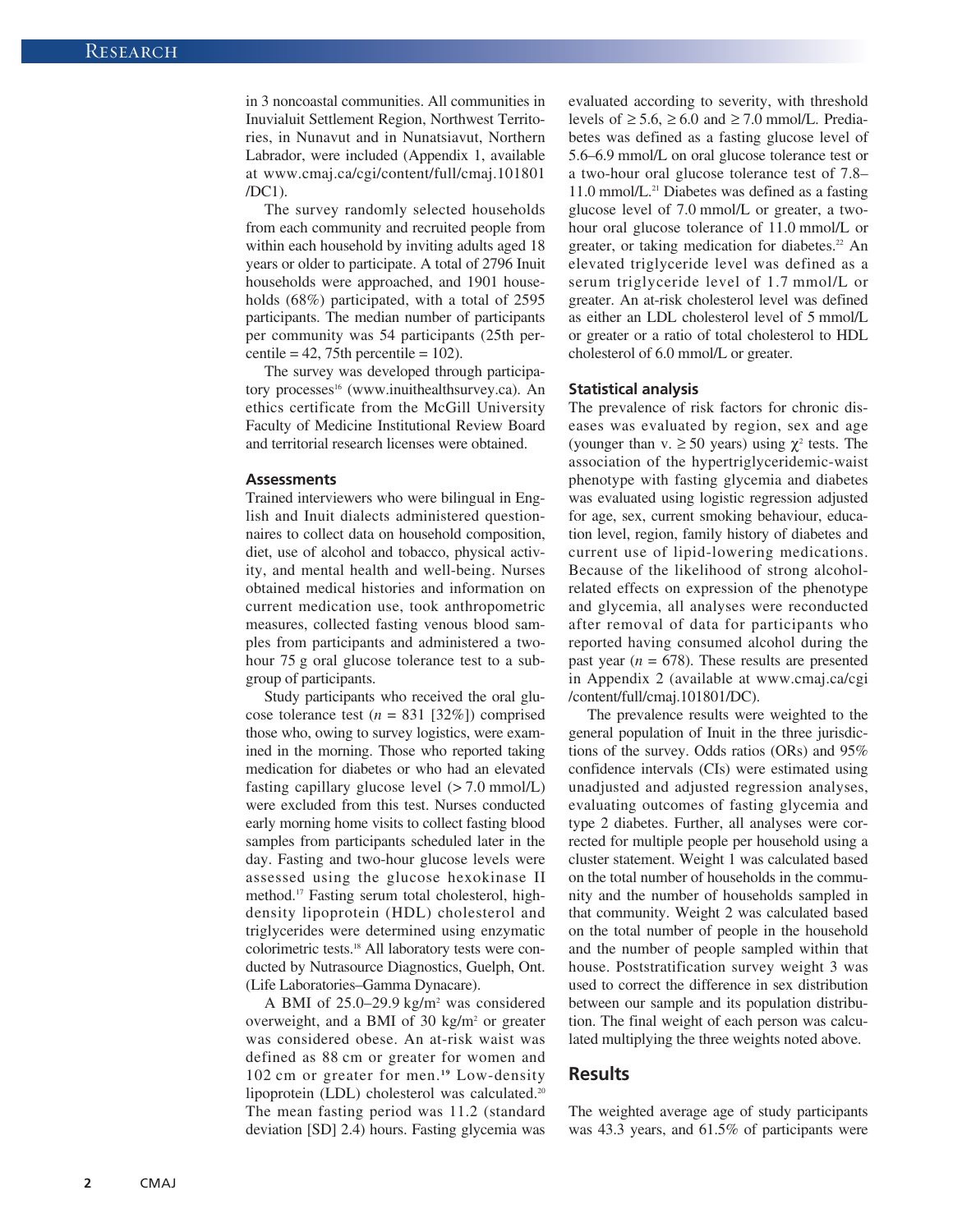women. Weighted prevalence rates indicated that 28% of Inuit in the regions surveyed were overweight, whereas 35.0% were obese and 43.8% had an at-risk waist (Table 1). Smoking was highly prevalent, with 68.8% of the population smoking, and 29.2% smoking more than 10 cigarettes per day (Table 1). Past-year alcohol consumption was reported by 71.6% of participants younger than 50 years and 38.9% of those 50 years and older. Elevated triglycerides were identified in 25%, whereas at-risk cholesterol was identified in 8.2%.

The prevalence of the hypertriglyceridemicwaist phenotype varied markedly by region. In Inuvialuit Settlement Region, it was 35.2% (weighted; *n* = 244, 95% CI 27.1–42.7), which was significantly higher than in Nunatsiavut and Nunavut. In Nunatsiavut, it was 23.8% (weighted; *n* = 255, 95% CI 17.8–29.8), which was significantly higher than in Nunavut, where it was 13.5% (weighted; *n* = 1439, 95% CI 11.0–15.8) (data not shown;  $\chi^2$ ,  $p \le 0.05$ ). Similarly, the prevalence of glycemia (plasma glucose ≥ 6.0 mmol/L) was higher among participants in Inuvialuit Settlement Region (13.9%) compared with Nunatsiavut (3.7%) and Nunavut (6.9%) ( $\chi^2$ ,  $p \le 0.05$ ). However, the prevalence of diabetes was similar across regions, with an overall prevalence of 5.1%. While women had a nearly twofold higher prevalence of at-risk waist relative to men, there were no sex differences in the prevalence of the hypertriglyceridemic-waist phenotype. Those 50 years of age or older had a greater prevalence of obesity, an at-risk waist and a hypertriglyceridemic-waist phenotype, but a lower prevalence of smoking and alcohol consumption relative to those less than 50 years of age (Table 1).

Striking age differences were noted in glycemia prevalence, with 31.5% of participants 50 years of age and older having a fasting plasma glucose of  $\geq 5.6$  mmol/L, in contrast to 8.6% among those younger than 50 years (Table 2). Diabetes was identified in 12.2% of those aged 50 years or older, in contrast to 1.9% of those younger than 50 years. However, no significant differences in glycemia between men and women were identified (Table 2). There was an increased gradient in risk for glycemia  $( \geq 5.6 \text{ mmol/L})$  by the presence of an at-risk waist or elevated fasting triglyceride level, with the highest proportion of participants with glycemia observed among those with both risk factors who were 50 years of age or older (Figure 1).

In weighted multivariable analyses, adjusting for age, sex, region, education, family history of diabetes and use of lipid-lowering medications, the hypertriglyceridemic-waist phenotype was

**Table 1:** Weighted prevalence of metabolic risk factors among Canadian Inuit adults, by age and sex Table 1: Weighted prevalence of metabolic risk factors among Canadian Inuit adults, by age and sex

|                                                                                                                                                                                    |       | Overall                |               | $<$ 50 yr                                 |               | $> 50 \text{ yr}$   |               | Men                 |       | Women               |
|------------------------------------------------------------------------------------------------------------------------------------------------------------------------------------|-------|------------------------|---------------|-------------------------------------------|---------------|---------------------|---------------|---------------------|-------|---------------------|
| <b>Risk factor</b>                                                                                                                                                                 | $n^*$ | Ĝ<br>% (95%            | $\tilde{D}^*$ | % (95% CI)                                | $\tilde{D}^*$ | % (95% CI)          | $\tilde{D}^*$ | % (95% CI)          | $n^*$ | % (95% CI)          |
| Overweight (25.0–29.9 kg/m2)                                                                                                                                                       | 2160  | $-30.8$<br>28.3 (25.9  | 1535          | $28.1(25.1 - 31.1)$                       | 625           | 28.8 (24.5–33.1)    | 834           | 32.5 (28.4-36.6)    | 1326  | 24.2 (21.5–26.9)    |
| Obese ( $\geq$ 30 kg/m2)                                                                                                                                                           |       | $-37.7$<br>35.1 (32.5- |               | $30.7(27.9 - 33.6)$                       |               | 44.2 (39.2-49.2)    |               | 28.6 (24.6-32.6)    |       | $41.6(38.5 - 44.8)$ |
| At-risk waist (> 102 cm [men]<br>or $\geq$ 88 cm [women])                                                                                                                          | 2164  | $-46.5$<br>43.8 (41.1– | 1546          | $37.7(34.8 - 40.6)$                       | 618           | 56.8 (51.7-61.9)    | 838           | $27.9(24.0 - 31.8)$ | 1326  | 59.8 (56.7-62.9)    |
| Smoking                                                                                                                                                                            |       |                        |               |                                           |               |                     |               |                     |       |                     |
| Any                                                                                                                                                                                | 2206  | $-71.3$<br>68.8 (66.3- | 1562          | 77.1 (74.3-79.9)                          | 644           | 51.7 (46.8-56.5)    | 845           | $67.0(62.9 - 71.1)$ | 1361  | 70.6 (67.8-73.5)    |
| 1-10 cigarettes/d                                                                                                                                                                  |       | $-42.0$<br>39.3 (36.7- |               | 43.9 (40.7-47.2)                          |               | 29.6 (24.9-34.3)    |               | $33.7(29.4 - 38.0)$ |       | 44.9 (41.7-48.0)    |
| > 10 cigarettes/d                                                                                                                                                                  |       | $-31.6$<br>29.2 (26.8  |               | $33.1(30.1 - 36.0)$                       |               | $21.0(16.9 - 25.2)$ |               | $32.9(28.9 - 37.0)$ |       | 25.5 (22.8-28.2)    |
| Drank alcohol in last 12 mo                                                                                                                                                        | 2035  | 64.0)<br>61.3(58.5     | 1452          | $71.6(68.8 - 74.5)$                       | 583           | 38.9 (33.9-44.0)    | 787           | 66.7 (62.6-70.9)    | 1248  | 55.7 (52.5-58.9)    |
| High triglycerides (> 1.7 mmol/L)                                                                                                                                                  | 2037  | $-27.5$<br>25.0 (22.5  | 1433          | $22.8(20.0 - 25.5)$                       | 604           | 29.5 (24.7-34.3)    | 769           | 26.4 (22.4–30.5)    | 1268  | 23.6 (20.8-26.4)    |
| At-risk cholesterol (LDL > 5.0 mmol/L<br>or total/HDL $\geq 6.0$ )                                                                                                                 | 2034  | 9.9)<br>$8.2(6.6 -$    | 1432          | $6.8(5.2 - 8.5)$                          | 602           | $11.1 (7.4 - 14.7)$ | 768           | $10.0 (7.0 - 12.9)$ | 1266  | $6.6(5.0 - 8.2)$    |
| Hypertriglyceridemic waist phenotype<br>(at-risk waist with high triglycerides)                                                                                                    | 1938  | $17.4(15.1 - 19.6)$    | 1384          | $14.9(12.6 - 17.2)$                       | 554           | $22.5(17.9-27.2)$   | 739           | $15.4(11.9 - 18.9)$ | 1199  | $19.3(16.6 - 22.0)$ |
| *Denominators are according to category; no numerator is provided because percentages were weighted<br>Note: CI = confidence interval, HDL = high-density lipoprotein cholesterol, |       |                        |               | LDL = low-density lipoprotein cholesterol |               |                     |               |                     |       |                     |
|                                                                                                                                                                                    |       |                        |               |                                           |               |                     |               |                     |       |                     |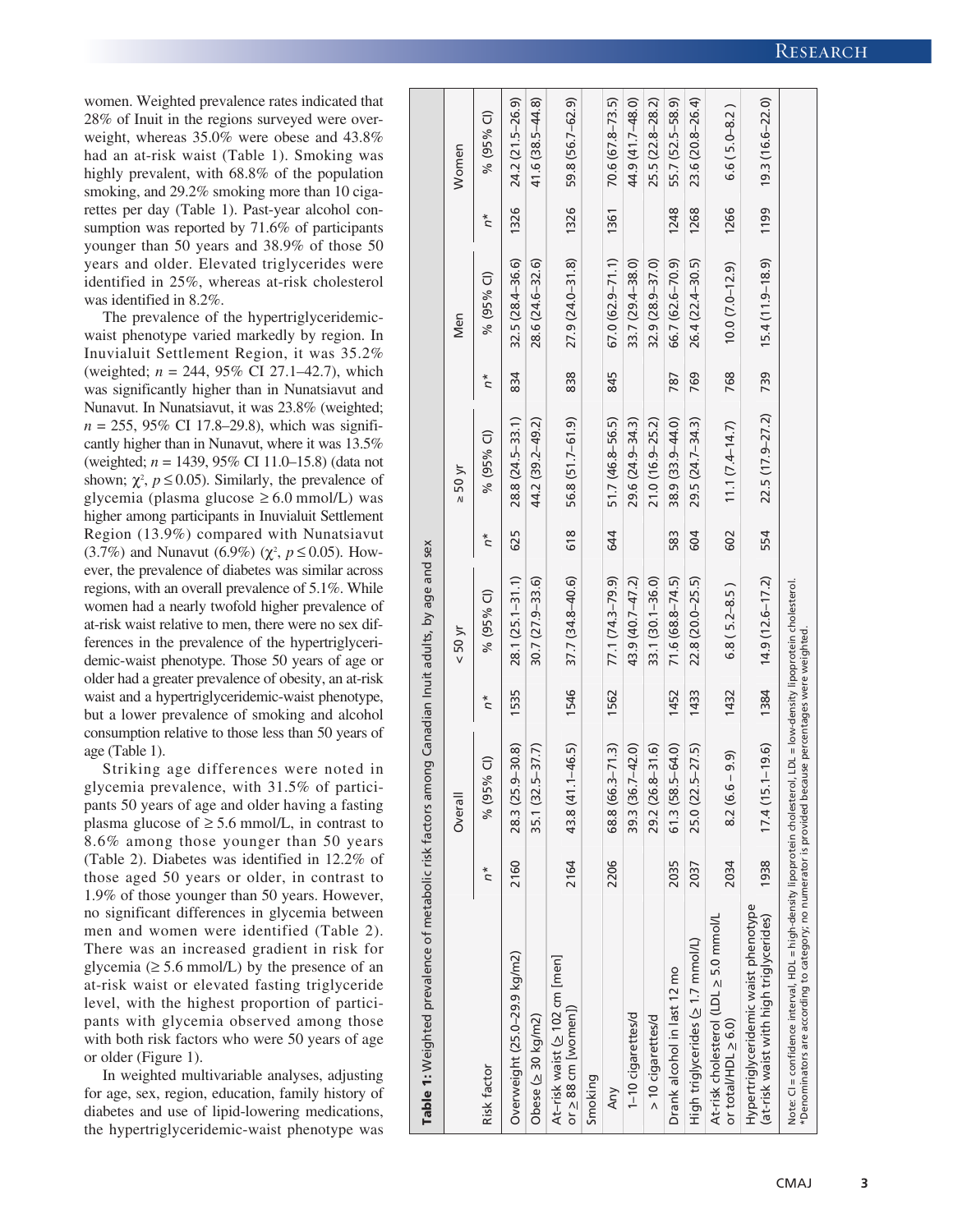|                                           |       | Overall             |       | $<$ 50 yr        |       | $\geq$ 50 yr        |       | Men                 |       | Women             |
|-------------------------------------------|-------|---------------------|-------|------------------|-------|---------------------|-------|---------------------|-------|-------------------|
| Variable                                  | $n^*$ | %t (95% CI)         | $n^*$ | %t (95% CI)      | $n^*$ | % + (95% CI)        | $n^*$ | % + (95% CI)        | $n^*$ | %t (95% CI)       |
| Age, yr, mean                             |       | 43.3 (42.5-44.1)    |       | 34.7 (34.1–35.2) |       | $61.3(60.4 - 62.1)$ |       | 44.0 (42.7-45.3)    |       | 42.5 (41.7-43.4)  |
| At-risk fasting plasma<br>glucose, mmol/L | 1987  |                     |       |                  |       |                     |       |                     |       |                   |
| $\geq$ 5.6‡                               |       | $15.8(13.6 - 18.0)$ | 1429  | $8.6(6.7-10.5)$  | 558   | $31.5(26.4 - 36.7)$ | 755   | $17.7(14.2 - 21.2)$ | 1232  | $14.0(11.5-16.5)$ |
| $\ge 6.01$                                |       | $7.6(5.9-9.2)$      |       | $3.7(2.4 - 5.1)$ |       | $16.0(11.9-20.2)$   |       | $8.7(5.9 - 11.5)$   |       | $6.5(4.7 - 8.4)$  |
| $\geq 7.0$ $\pm$                          |       | $1.2(0.4 - 2.0)$    |       | $0.6(0.1 - 1.1)$ |       | $2.6(0.5-4.8)$      |       | $1.1(0.0 - 2.5)$    |       | $1.3(0.5-2.1)$    |
| Pre-existing diabetes§                    | 2433  | $2.4(1.4-3.4)$      | 1721  | $0.6(0.1 - 1.1)$ | 710   | $6.1(3.5 - 8.7)$    | 935   | $2.2(0.6 - 3.8)$    | 1498  | $2.6(1.6-3.7)$    |
| $\geq 11.1$ mmol/L¶<br>$2-hr$ OGTT        | 831   | $1.5(0.3-2.8)$      | 594   | $0.7(0.1 - 1.3)$ | 237   | $3.5(0.0 - 7.2)$    | 333   | $1.2(0.0 - 3.3)$    | 498   | $1.9(0.5 - 3.2)$  |
| Total diabetes**                          | 2595  | 5.1 (3.8-6.4)       | 1846  | $1.9(1.0-2.8)$   | 749   | $12.2(8.7 - 15.7)$  | 998   | $4.5(2.6 - 6.4)$    | 1597  | $5.8(4.1 - 7.5)$  |

significantly and strongly associated with an elevated fasting glucose (OR 4.3, 95% CI 2.4–7.5), whereas an at-risk waist alone was moderately associated with an elevated fasting glucose (OR 2.2, 95% CI 1.3–3.9) (Table 3).

In a similar multivariable model, the hypertriglyceridemic-waist phenotype was significantly and strongly associated with diabetes (OR 8.6, 95% CI 2.1–34.6), whereas an at-risk waist alone did not show a significant association with diabetes (OR 3.7, 95% CI 0.8–16.8) (Table 3). There were no significant age-by-phenotype interactions noted in the multivariable logistic regression models, and additional adjustment for fasting duration did not alter the results. In analyses excluding all participants who reported drinking alcohol in the past year, significant associations between the hypertriglyceridemicwaist phenotype and risk for diabetes persisted, albeit the magnitude of the association was attenuated (Appendix 2, available at www.cmaj.ca /cgi/content/full/cmaj.101801/DC).

# **Interpretation**

We found that, among Inuit, the hypertriglyceridemic-waist phenotype is related to risk of fasting glycemia and type 2 diabetes, and that the rates of diabetes in this population are now comparable to those observed among the general Canadian population.<sup>24</sup>

Our study identified a prevalence of diabetes of 1.9% among Inuit younger than age 50 (mean age 34.3 years), which is comparable to the general Canadian age-specific prevalence of 2.4% among 35–39-year-olds reported by the National Diabetes Surveillance System based on administrative data.24 It should be noted that the prevalence reported by the National Diabetes Surveillance System is probably underestimated because it is based on diagnoses of diabetes rather than on oral glucose tolerance testing or fasting glucose surveys. Similarly, a prevalence of diabetes of 12.2% was identified among Inuit aged 50 years or older (mean age 61.2 years), which is comparable to the age-specific prevalence in the general Canadian population of 15.7% among those aged 60–64 years.24

Our study adds to the limited information available on the prevalence of diabetes in Inuit. The existing literature is limited to a 2006 survey based on self-reported data that showed a 3% prevalence among adults aged 15 and older<sup>12</sup> and a 2004 survey of adults in Nunavik, Quebec, that showed a prevalence of 4.7% based on fasting glucose screening and medical chart reviews. 3 Our findings suggest that the prevalence of diabetes among Canadian Inuit is higher than previ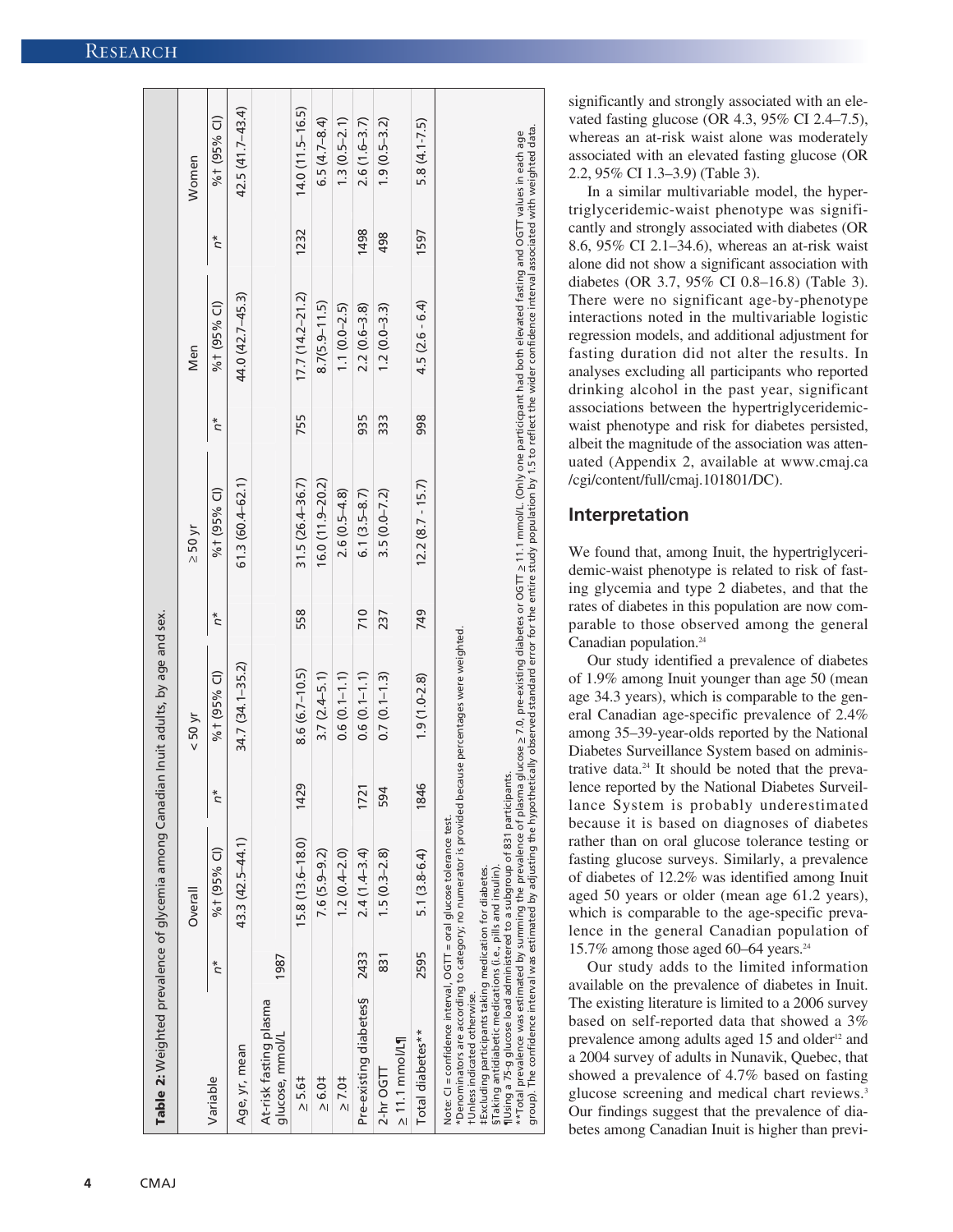ously recognized, but remains lower than that observed among First Nations people.25

Further, our data corroborate the limited number of studies that suggest that the hypertriglyceridemic-waist phenotype is more closely related to diabetes than to waist circumference alone.<sup>13-15</sup> While Inuit women had a higher degree of obesity and central fat patterning than men, there were no sex differences noted in the prevalence of the hypertriglyceridemic waist or in the risk for glycemia. Similarly, in a large, populationbased US survey, no sex difference was noted in the prevalence of the phenotype.26 In the Quebec Health Survey, using slightly different cut-offs, 19% of men aged 18–74 years had the phenotype (waist girth  $\geq 90$  cm and triglyceride level  $\geq$  2 mmol/L),<sup>15</sup> which is similar to the upper 95% CI for the prevalence for Inuit men (18.7%)

observed in this study. Among Quebec men, the phenotype was associated with an OR of 12 for diabetes, which was similar to the unadjusted OR of 15.6 observed for Inuit with the phenotype.

As the proportion of participants who reported having consumed alcohol during the past year was similar across regions, we can only speculate on the reasons for the regional differences observed in the prevalence of the phenotype. Factors associated with acculturation (traditional food, sugar-sweetened beverage consumption, physical activity) may influence triglyceride levels or adiposity and may contribute to the variations observed in the prevalence of the phenotype across the Arctic. These factors are now being evaluated using the data collected for this study.



**Figure 1: Prevalence of glycemia by age group, waist circumference and fasting serum triglyceride level. Glycemia was defined as a fasting glucose level** ≥ **5.6 mmol/L or taking medication for diabetes. An at-risk waist was defined as** ≥ **102 cm for men or** ≥ **88 cm for women. A high triglyceride level was defined as** ≥ **1.7 mmol/L. Note: WC = waist circumference.**

**Table 3:** Weighted estimated odds ratios for fasting glycemia ≥ 5.6 mmol/L\* and type 2 diabetes† among Canadian Inuit adults, by hypertriglyceridemic-waist phenotype

|                                  | Fasting glycemia $\geq$ 5.6 mmol/L* |     |                  |                  |            |          | Diabetest         |                   |  |  |  |
|----------------------------------|-------------------------------------|-----|------------------|------------------|------------|----------|-------------------|-------------------|--|--|--|
| Waist circumference              | No                                  | Yes | Unadjusted       | Adjusted‡        | <b>No</b>  | Yes      | Unadjusted        | Adjusted‡         |  |  |  |
| (cm) / triglycerides<br>(mmol/L) | $n = 1625$ $n = 302$                |     | OR (95% CI)      | OR (95% CI)      | $n = 1863$ | $n = 75$ | OR (95% CI)       | OR (95% CI)       |  |  |  |
| Low/ $<$ 1.7                     | 803                                 | 65  | 1.0              | 1.0              | 866        |          | 1.0               | 1.0               |  |  |  |
| Low/≥ 1.7                        | 113                                 | 21  | 1.6 (0.8–3.1)    | $1.0(0.5-2.4)$   | 132        | 3        | $1.1(0.2 - 5.4)$  | $0.7(0.1 - 4.8)$  |  |  |  |
| High/ $<$ 1.7                    | 482                                 | 117 | $2.4(1.6-3.7)$   | $2.2(1.3-3.9)$   | 571        | 32       | $7.0(2.1 - 23.3)$ | $3.7(0.8 - 16.8)$ |  |  |  |
| High/ $\geq 1.7$                 | 227                                 | 99  | $5.2(3.2 - 8.3)$ | $4.3(2.4 - 7.5)$ | 294        | 33       | 15.6 (4.4–54.6)   | $8.6(2.1 - 34.6)$ |  |  |  |

Note: OR = odds ratio.

\*Or taking medication for diabetes.

†Defined as fasting glucose > 7.0 mmol/L or 2-hr 75-g oral glucose tolerance test > 11.1 mmol/L or taking medication for diabetes. ‡Adjusted for sex, age (in 5-yr increments), region, education, family history of diabetes and use of lipid-lowering medication.